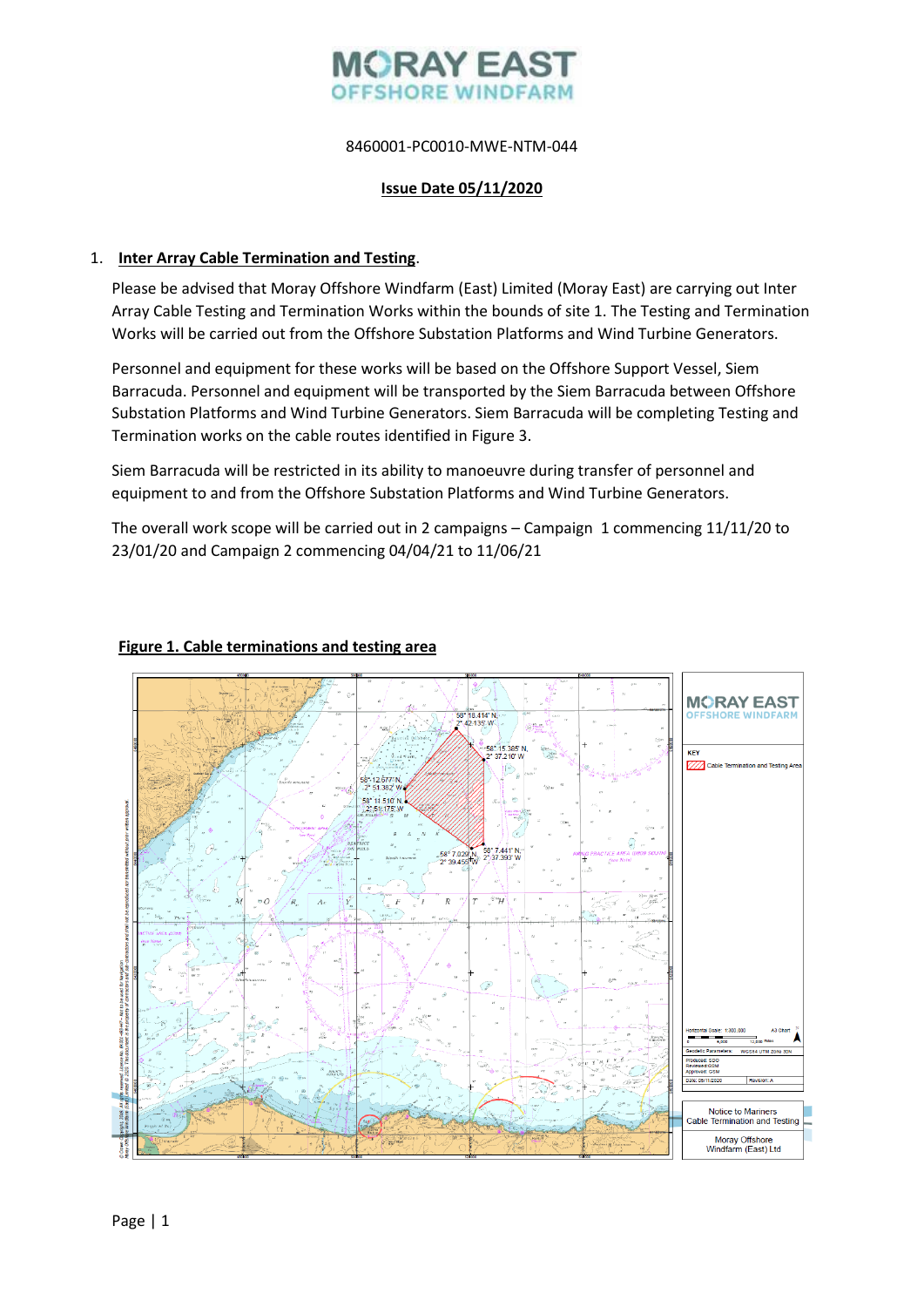

# 8460001-PC0010-MWE-NTM-044

| ID | Latitude      | Longitude    |
|----|---------------|--------------|
| 1  | 58° 18.414' N | 2° 42.135' W |
| 2  | 58° 15.385' N | 2° 37.210' W |
| 3  | 58° 7.441' N  | 2° 37.393' W |
| 4  | 58° 7.029' N  | 2° 39.455' W |
| 5  | 58° 11.510' N | 2° 51.175' W |
| 6  | 58° 12.677' N | 2° 51.382' W |

# **Table 1. Coordinates of Bounded area**

# **Figure 2. Siem Barracuda**

| <b>SIEM BARRACUDA</b>                      |                                                    |  |  |
|--------------------------------------------|----------------------------------------------------|--|--|
| <b>General Description and Dimensions:</b> | Walk to Work Vessel OAL: 120.8m Beam:22m Draft: 9m |  |  |
| <b>Call Sign:</b>                          | <b>5BZQ3</b>                                       |  |  |
| <b>MMSI:</b>                               | 21225300                                           |  |  |
| <b>On Board Contact:</b>                   | Master                                             |  |  |
| <b>Offshore Manager / Party Chief:</b>     | N/A                                                |  |  |
| E-mail:                                    | captain@barracuda.siemoffshore.com                 |  |  |
| <b>Onshore Representative:</b>             | Neil Crawford                                      |  |  |
| ш                                          |                                                    |  |  |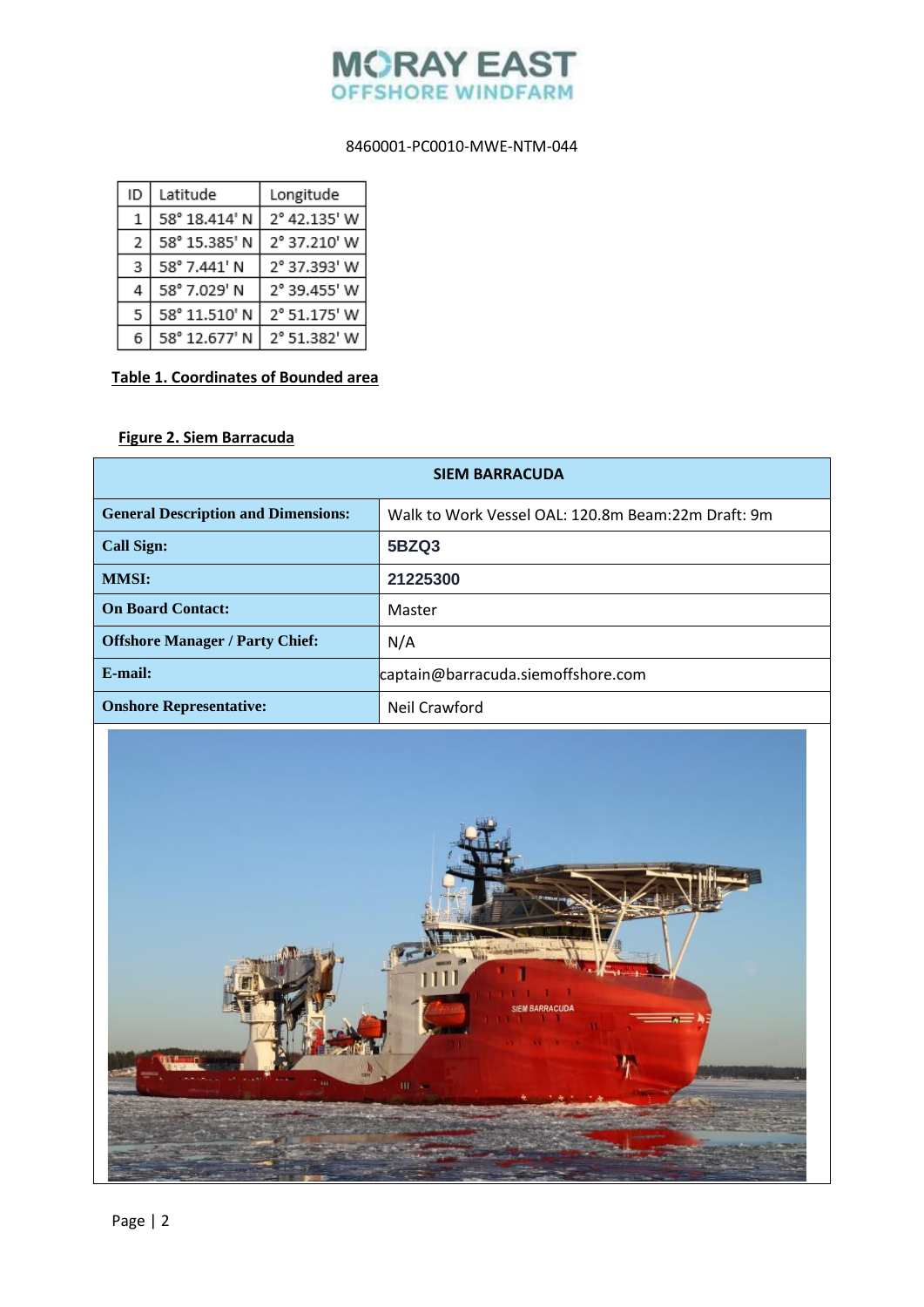

8460001-PC0010-MWE-NTM-044

# **Figure 3. Locations of cable terminations and testing on installed IAC's**